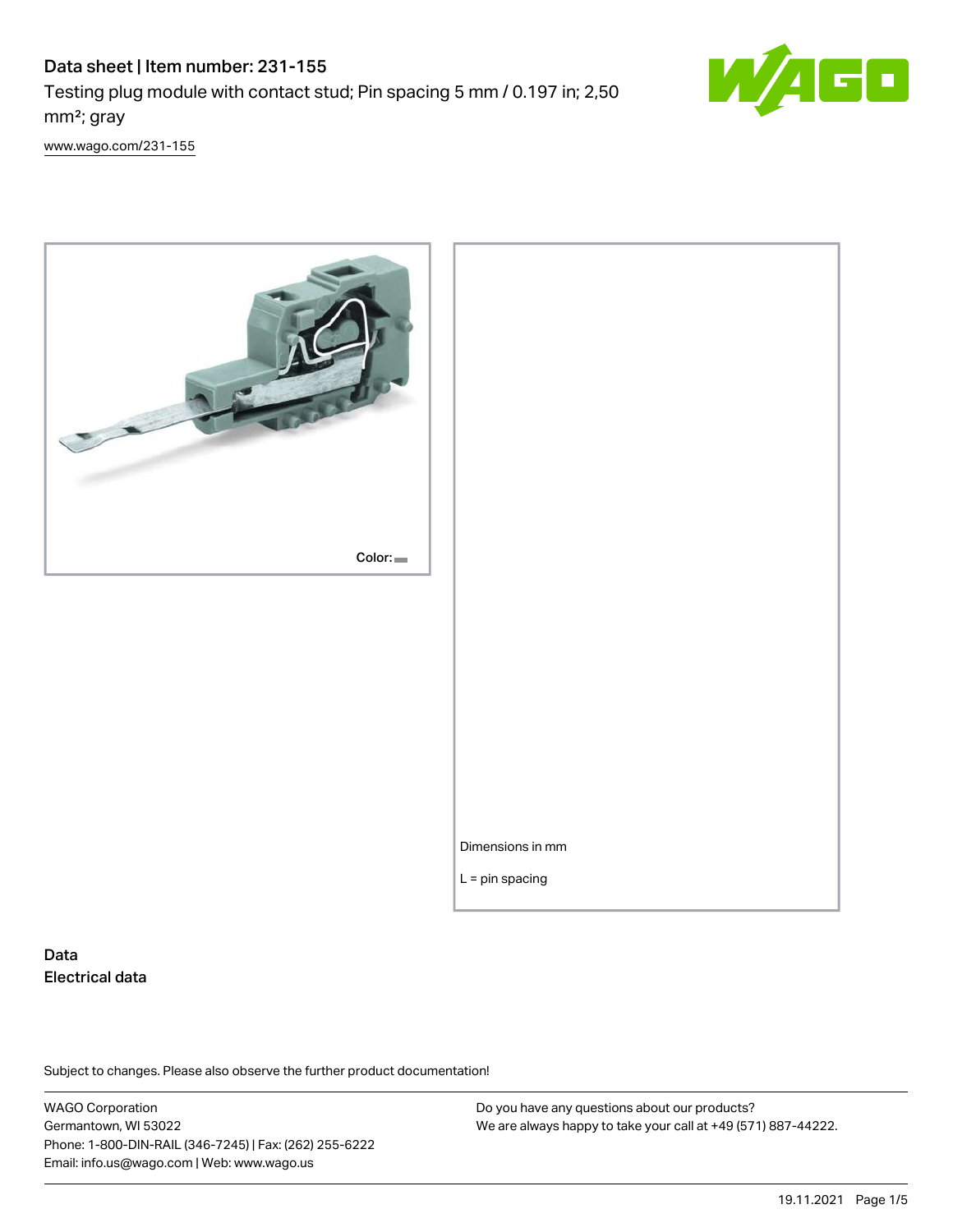

# IEC Approvals

| Ratings per                 | IEC/EN 60664-1                                                       |
|-----------------------------|----------------------------------------------------------------------|
| Rated voltage (III/2)       | 250 V                                                                |
| Rated surge voltage (III/2) | 2.5 kV                                                               |
| Rated current               | 0.5A                                                                 |
| Legend (ratings)            | (III / 2) $\triangleq$ Overvoltage category III / Pollution degree 2 |

# Connection data

| Total number of connection points |  |
|-----------------------------------|--|
| Total number of potentials        |  |
| Number of connection types        |  |

# Connection 1

| Connection technology   | CAGE CLAMP                             |
|-------------------------|----------------------------------------|
| Solid conductor         | $0.082.5$ mm <sup>2</sup> / 28  12 AWG |
| Fine-stranded conductor | $0.082.5$ mm <sup>2</sup> / 28  12 AWG |
| Strip length            | $1213$ mm $/$ 0.47 $$ 0.51 inch        |

# Physical data

| Pin spacing | 5 mm / 0.197 inch    |
|-------------|----------------------|
| Width       | 5 mm / 0.197 inch    |
| Height      | 14.3 mm / 0.563 inch |
| Depth       | 44.45 mm / 1.75 inch |

# Mechanical data

| Application         | Testing wired terminal blocks with 0.75  1.5 mm <sup>2</sup> "f-st" or 0.5 mm <sup>2</sup><br>"sol." conductors |
|---------------------|-----------------------------------------------------------------------------------------------------------------|
| Test contact length | 18 mm                                                                                                           |
| Suitable            | for 280, 736, 737, 738, 780 Series                                                                              |

# Material data

| Color               | gray             |
|---------------------|------------------|
| Material group      |                  |
| Insulation material | Polyamide (PA66) |

Subject to changes. Please also observe the further product documentation!

| <b>WAGO Corporation</b>                                | Do you have any questions about our products?                 |
|--------------------------------------------------------|---------------------------------------------------------------|
| Germantown, WI 53022                                   | We are always happy to take your call at +49 (571) 887-44222. |
| Phone: 1-800-DIN-RAIL (346-7245)   Fax: (262) 255-6222 |                                                               |
| Email: info.us@wago.com   Web: www.wago.us             |                                                               |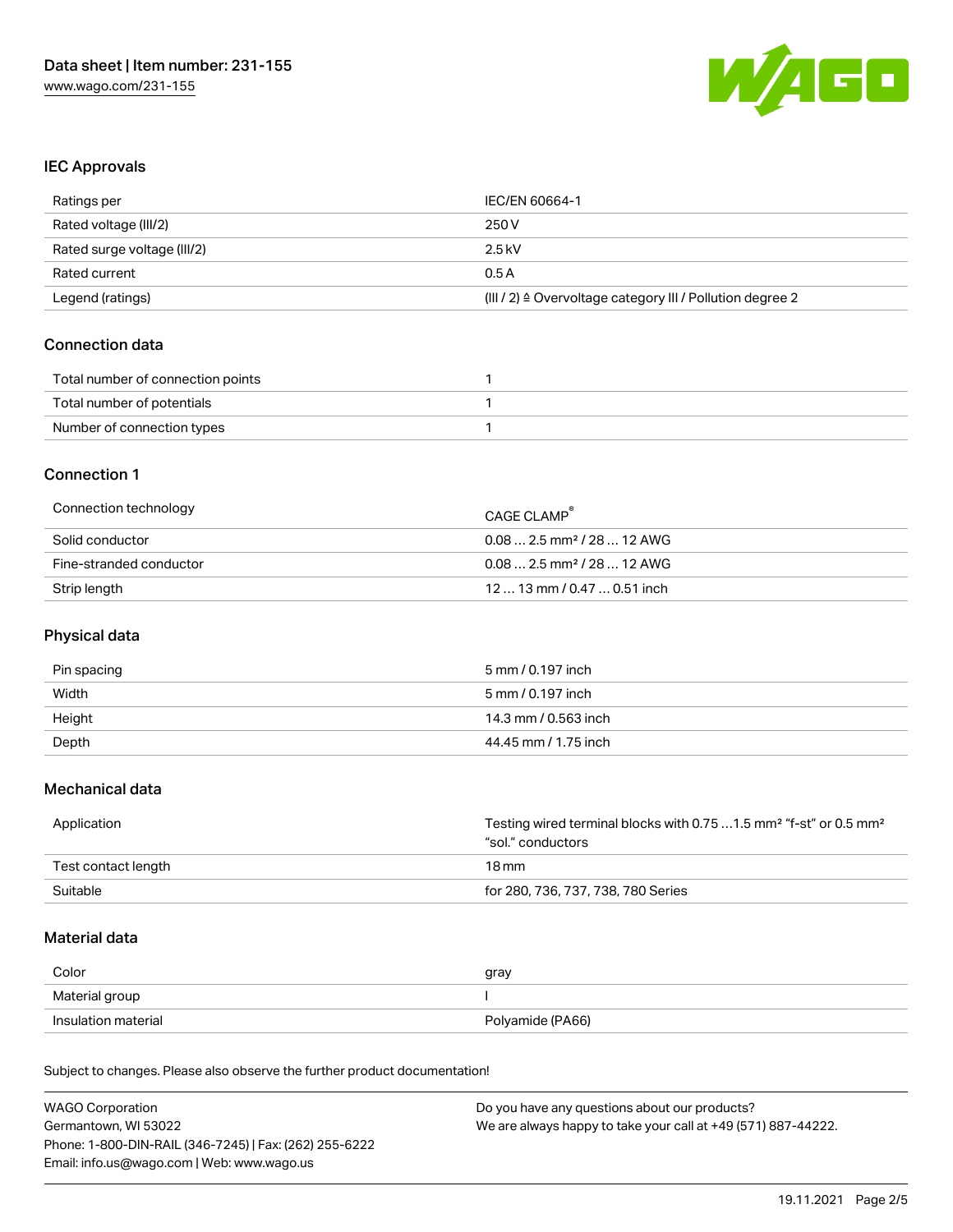[www.wago.com/231-155](http://www.wago.com/231-155)



| Flammability class per UL94 | V <sub>0</sub>                          |
|-----------------------------|-----------------------------------------|
| Clamping spring material    | Chrome nickel spring steel (CrNi)       |
| Contact material            | Electrolytic copper ( $E_{\text{Cl}}$ ) |
| Contact plating             | tin-plated                              |
| Fire load                   | $0.024$ MJ                              |
| Weight                      | 1.9 <sub>g</sub>                        |

# Environmental requirements

| Limit temperature range<br>ັ | 105 °C،<br>ົົ<br>-b0<br>___<br>___<br>$\sim$ |
|------------------------------|----------------------------------------------|
|------------------------------|----------------------------------------------|

# Commercial data

| Product Group         | 3 (Multi Conn. System) |
|-----------------------|------------------------|
| PU (SPU)              | 100 Stück              |
| Packaging type        | box                    |
| Country of origin     | DE                     |
| <b>GTIN</b>           | 4017332315425          |
| Customs tariff number | 8536698000             |

# Approvals / Certificates

#### Country specific Approvals

|      |                                 |                                 | Certificate |
|------|---------------------------------|---------------------------------|-------------|
| Logo | Approval                        | <b>Additional Approval Text</b> | name        |
| Æ    | CSA<br>DEKRA Certification B.V. | C <sub>22.2</sub>               | 1466354     |

#### Ship Approvals

|                    |                 |                                 | Certificate |
|--------------------|-----------------|---------------------------------|-------------|
| Logo               | Approval        | <b>Additional Approval Text</b> | name        |
|                    | LR              | IEC 61984                       | 96/20035    |
| 旧<br>$\frac{1}{2}$ | Lloyds Register |                                 | (E5)        |

# Required accessories

#### End plates

End plate

Subject to changes. Please also observe the further product documentation!

WAGO Corporation Germantown, WI 53022 Phone: 1-800-DIN-RAIL (346-7245) | Fax: (262) 255-6222 Email: info.us@wago.com | Web: www.wago.us Do you have any questions about our products? We are always happy to take your call at +49 (571) 887-44222.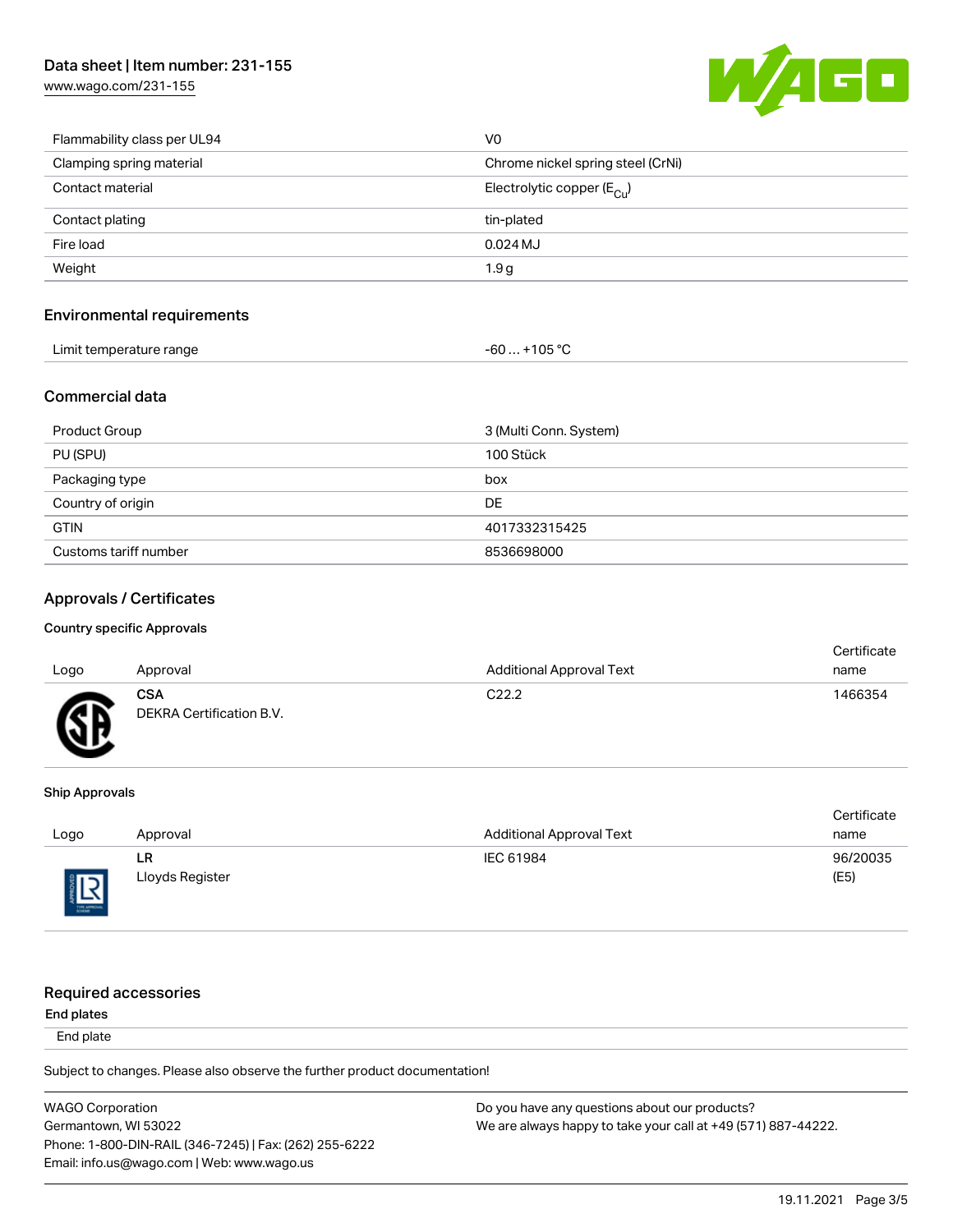#### $\mathcal{B}% _{T}=\mathcal{A}_{T}\!\left( a,b\right) ,\mathcal{A}_{T}=\mathcal{A}_{T}\!\left( a,b\right) ,$ Item no.: 231-100

End plate; 1.5 mm thick; gray [www.wago.com/231-100](http://www.wago.com/231-100)



# Optional accessories

# Tools

|                                          | Operating tool                                                                                                   |            |                      |                      |  |
|------------------------------------------|------------------------------------------------------------------------------------------------------------------|------------|----------------------|----------------------|--|
|                                          | Item no.: 210-657<br>Operating tool; Blade: 3.5 x 0.5 mm; with a partially insulated shaft; short; multicoloured |            | www.wago.com/210-657 |                      |  |
| P                                        | Item no.: 210-720<br>Operating tool; Blade: 3.5 x 0.5 mm; with a partially insulated shaft; multicoloured        |            |                      | www.wago.com/210-720 |  |
| <b>Downloads</b>                         |                                                                                                                  |            |                      |                      |  |
|                                          | Documentation                                                                                                    |            |                      |                      |  |
|                                          | <b>Additional Information</b><br>Technical explanations                                                          | 2019 Apr 3 | pdf<br>2.0 MB        | Download             |  |
| <b>CAD</b> files<br>CAD data             |                                                                                                                  |            |                      |                      |  |
| 2D/3D Models 231-155                     |                                                                                                                  | URL        | Download             |                      |  |
| <b>CAE</b> data                          |                                                                                                                  |            |                      |                      |  |
|                                          | ZUKEN Portal 231-155                                                                                             |            | <b>URL</b>           | Download             |  |
|                                          | <b>Environmental Product Compliance</b>                                                                          |            |                      |                      |  |
|                                          | <b>Compliance Search</b>                                                                                         |            |                      |                      |  |
| Environmental Product Compliance 231-155 |                                                                                                                  | URL        | Download             |                      |  |
|                                          | Testing plug module with contact stud; Pin spacing 5 mm / 0.197 in; 2,50 mm <sup>2</sup> ; gray                  |            |                      |                      |  |

# Installation Notes

# Installation

Subject to changes. Please also observe the further product documentation!

WAGO Corporation Germantown, WI 53022 Phone: 1-800-DIN-RAIL (346-7245) | Fax: (262) 255-6222 Email: info.us@wago.com | Web: www.wago.us

Do you have any questions about our products? We are always happy to take your call at +49 (571) 887-44222.